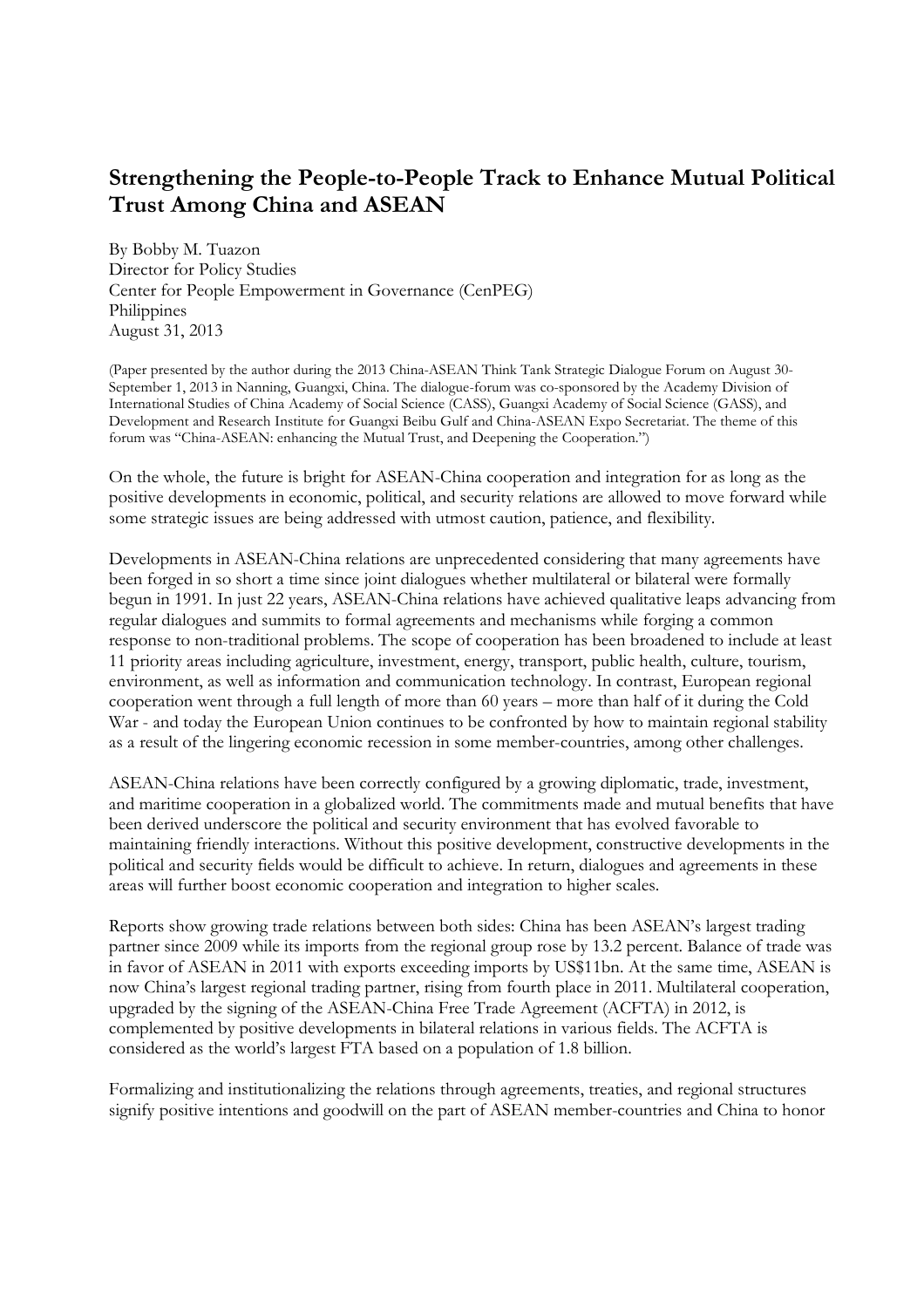principles, commitments, and objectives to promote and increase cooperation and partnership and, later, an ASEAN-China community extending to East Asia and the whole of Asia.

On this note, ASEAN paved the way in moving forward with the signing of its Charter in 2008 which is considered a quantum leap from consensus-building to binding agreements. Earlier following more than 10 years of dialogues and preliminary agreements or declarations on economic cooperation, dispute resolution, and non-traditional security issues, both ASEAN and China forged in 2003 the Joint Declaration of Strategic Partnership – a landmark instrument that set the roadmap for long-term cooperation and partnership. Corollary to this, it is important to note Chinese Foreign Minister Wang Yi's call last August 2 in asking ASEAN countries to join hands with China to deepen "10 years of strategic partnership" through the "Asia Way" and "ASEAN Way." Along this paradigm, mechanisms have been put in place for high-level exchanges including, aside from summits, 12 ministerial-level cooperation mechanisms.

Likewise, it is interesting to recall a report released in 2006 by the ASEAN-China Eminent Persons Group (EPG) composed of 11 former statesmen from both sides stating that the establishment of a strategic partnership for peace and prosperity laid the foundation for the long-term ASEAN-China dialogue and partnership. Insofar as the political and security relationship is concerned, the EPG recommended that ASEAN and China focus on confidence-building measures to create an environment conducive to engagement and cooperation. Cooperation covers transnational issues including maritime security, illegal trafficking, terrorism, transnational crimes and disaster relief and management. On security, the EPG report said ASEAN and China have entered into cooperative mechanisms against drug trafficking, trafficking of people, illegal immigration, piracies, terrorism, arms smuggling, money laundering, and intertional economic crimes.

However, for the ASEAN-China strategic partnership to gain momentum and ensure its continuity, there are greater challenges that must be addressed.

First of all, progress in ASEAN-China relations would be more meaningful, durable and become a stabilizing factor economically and politically if improvements in cooperation, partnership, and other exchanges lead to the furtherance of people's human development in both areas and help bridge development disparities in the larger region. The state-to-state relations underlying the strategic partnership should essentially be a strategic response to the broader interests of the peoples in the region. Within ASEAN, income disparities were large when the association began in 1967 with five starting members (ASEAN-5), where the average income of the richest member, Singapore, was more than 11 times that of the poorest member; it was 14 times by 2010, but in that year Indonesia had overtaken the Philippines as the poorest country. Comparing between the first six members (ASEAN-5 plus Brunei) and the last four (CMLV), the absolute income gap between the two groups continuously widened since 1970. Wide gaps also exist in infrastructures particularly as regards access to telecommunications and the internet.

Within some if not all ASEAN countries – and I am referring to the Philippines in particular - income disparities and uneven development make social and political stability more pressing to the extent that any uncertainties arising from this situation will have an impact on the region as a whole. The greater the inter-connectivity in terms of trade and other economic arrangements the greater is the vulnerability to adverse effects arising from domestic or national uncertainties whether political or economic. In the final analysis, domestic or national stabilities founded on solid economic foundations help ensure the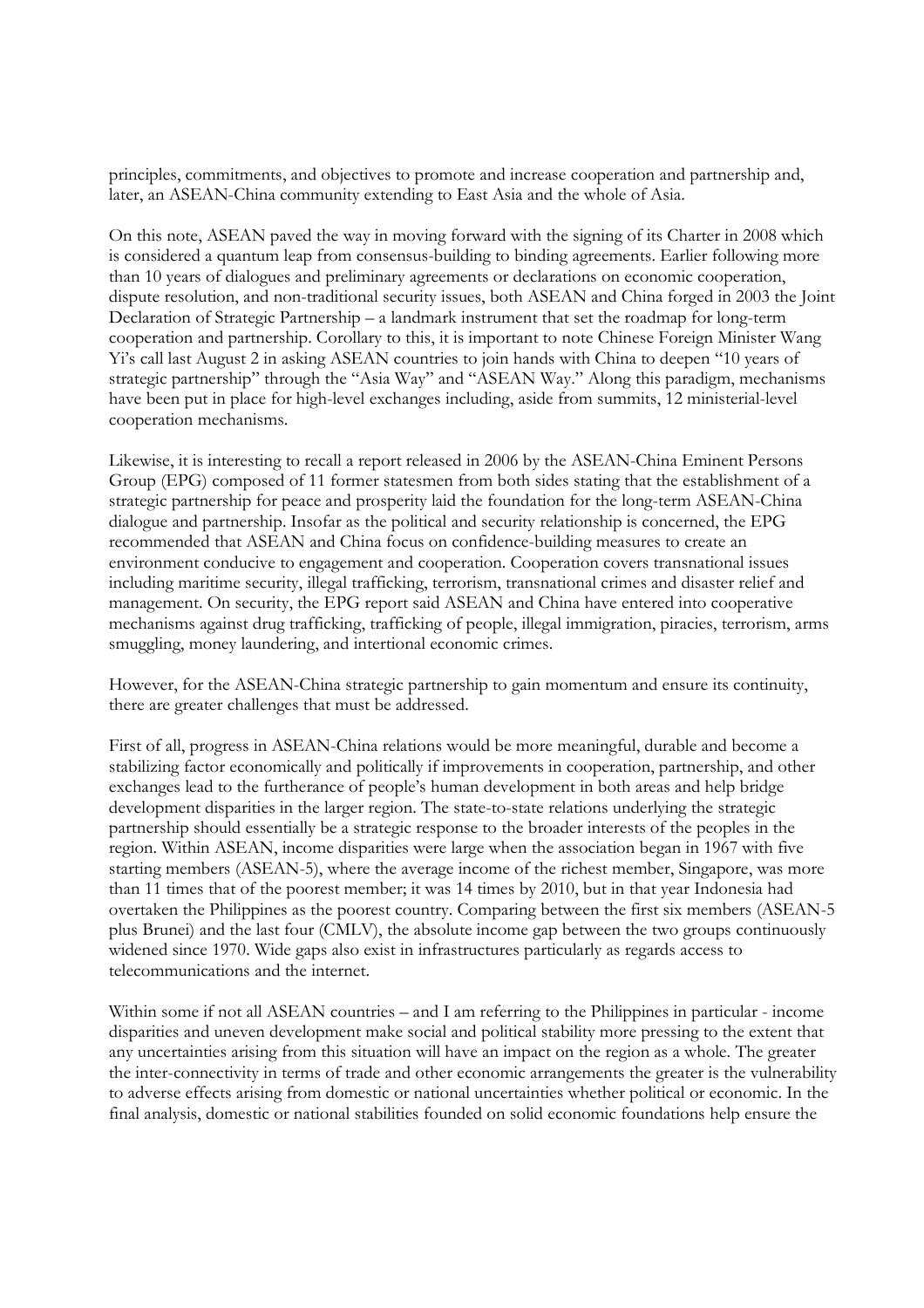continuity and durability of regional and inter-regional cooperation. The partnership should always be informed by the lessons of the European community and similar other regional efforts.

Therefore, it is imperative for ASEAN-China relations to be able to address these challenges through more complementary economic relations, infrastructure and institutional linkages, and people-to-people contacts toward narrowing the gaps in income and development. Multilateral, regional, and bilateral partnerships are meaningless unless these directly benefit the populations and, hence, develop a visible presence as vehicles of human development in the hearts and minds of the peoples. When peoples across countries embrace the principles of ASEAN-China cooperation and are able to collectively enjoy the positive impact of partnership in the economic, social, and cultural fields then that can shape the definitive strategic roadmap of this cooperation. And, if ASEAN-China is to become an effective engine of economic growth for Asia and become one community it must help narrow the economic gap.

Moreover, existing agreements and other mechanisms that make ASEAN-China relations rules-based and in accordance with international law – as agreed upon – should be allowed to mature in terms of having stronger political commitment by the respective governments. Actual international relations however reveal numerous situations where international laws and rules are adhered to in principle but their implementation is subject to how these are interpreted by sovereign states especially when sovereignty, territorial integrity, or jurisdiction issues are involved. In such instances, should adherence to law be observed while at the same time maintaining pragmatism and flexibility with confidencebuilding measures conducive to solving sensitive issues in the future? Dispute settlements can be guided by strict compliance to peaceful measures which all countries in ASEAN as well as China uphold in numerous declarations aware that going outside the bounds of this agreed-upon approach would undermine cordial and friendly relations with some destabilizing consequences.

A member of the ASEAN-China Eminent Persons Group and former secretary general of ASEAN, Ambassador Rodolfo C. Severino, proffers this advice: "What can be done in the meantime is what precisely ASEAN and China have been trying to do – exercising self-restraint, refraining from occupying any more territory, avoiding any acts that could shake the stability of the area, build mutual confidence, and cooperate in dealing with matters that call for cooperation and yield common benefits to the cooperating parties."

While economic cooperation is the platform that binds ASEAN countries and China, U.S.-China relations continue to be a centerpiece in broader economic relations – as well as security matters – in the region and the whole of Asia. How China and the U.S. play their roles in their respective capacities as big economies with differing global influences have an effect on ASEAN-China relations given that a few ASEAN countries maintain strong albeit historical (colonial or neocolonial), economic, and security ties with the U.S. International peace is the overarching goal of China to be able to ensure its own economic sustainability as well as cooperation and partnership in Southeast Asia and the broader Asia. Accordingly, China agrees with the U.S. insofar as freedom of navigation in the high seas particularly in South China Sea – a major passageway of global trade – is concerned as well as peaceful settlement of disputes. However, American geopolitics in Asia is defined by its current "pivot" or "rebalancing" strategy in Asia with its more than a century of presence remaining founded on defense alliances and partnerships that is consistent with its century-long status as the Pacific power. How current U.S.-China cooperation can be sustained is now increasingly challenged, on the one hand, by China's goal to strengthen its maritime system and by its core "New Strategic Concept" with the "Four Nos" (*ti bu*) – no hegemonism, no power politics, no alliances, and no arms races and, on the other, by America's